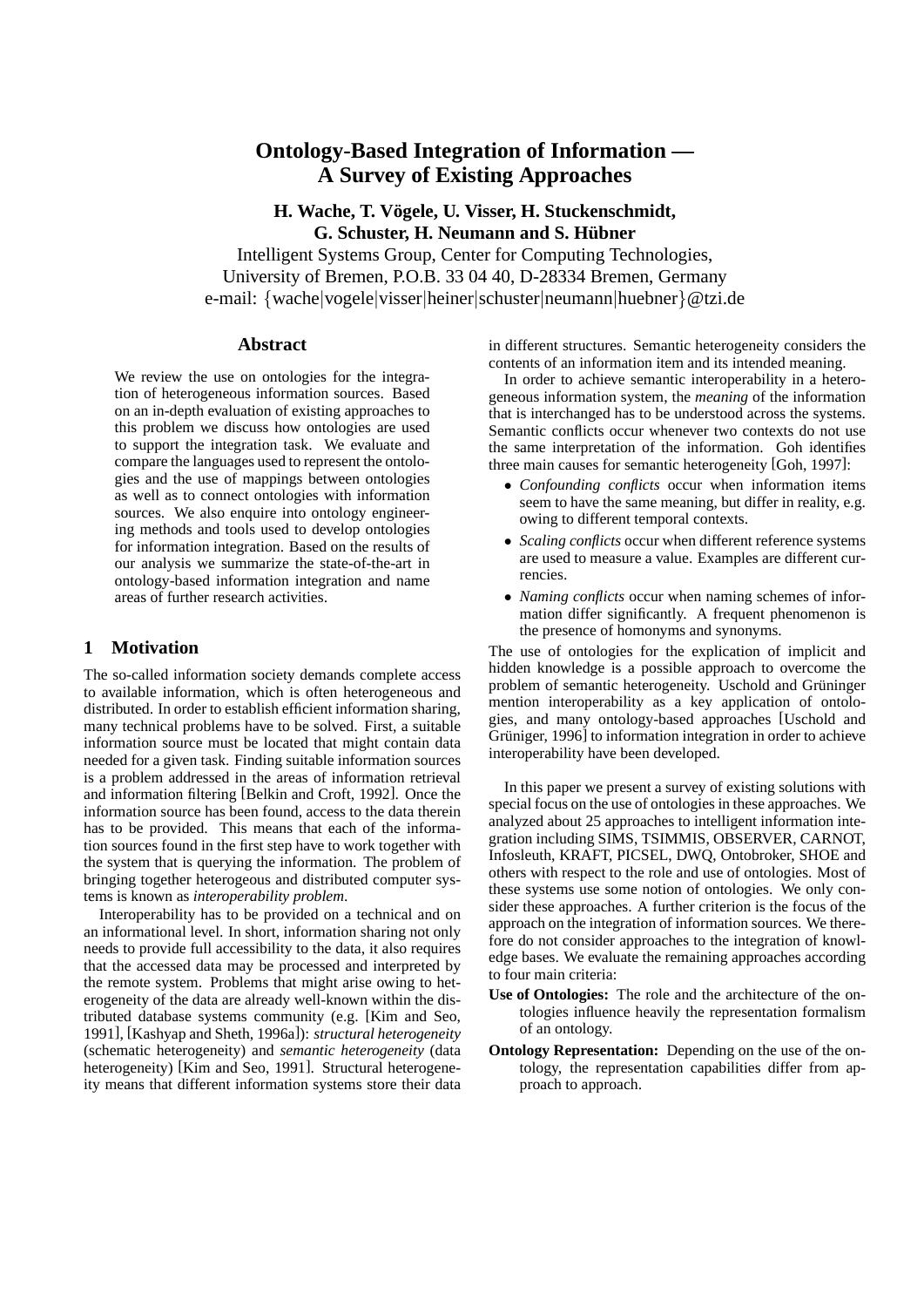- **Use of Mappings:** In order to support the integration process the ontologies have to be linked to actual information. If several ontologies are used in an integration system, mapping between the ontologies are also important.
- **Ontology Engineering:** Before an integration of information sources can begin the appropriate ontologies have to be acquired or to be selected for reuse. How does the integration approach support the acquisition or reuse of ontologies?

In the following we discuss these points on the basis of our experiences from the comparison of different systems. Doing this we will not consider single approaches, but rather refer to typical representatives. In section 2 we discuss the use of ontologies in different approaches and common ontology architectures. The use of different representations, i.e. different ontology languages, is discussed in section 3. Mappings used to connect ontologies to information sources and interontology mappings are the topic of section 4, while section 5 covers methodologies and tool-support for the ontology engineering process. We conclude with a summary of the stateof-the-art and the direction for further research in the area of ontology-based information integration.

# **2 The Role of Ontologies**

Initially, ontologies are introduced as an "explicit specification of a conceptualization" [Gruber, 1993]. Therefore, ontologies can be used in an integration task to describe the semantics of the information sources and to make the contents explicit (section 2.1). With respect to the integration of data sources, they can be used for the identification and association of semantically corresponding information concepts.

However, in several projects ontologies take over additional tasks. These tasks are discussed in section 2.2.

#### **2.1 Content Explication**

In nearly all ontology–based integration approaches ontologies are used for the explicit description of the information source semantics. But there are different way of how to employ the ontologies. In general, three different directions can be identified: *single ontology approaches*, *multiple ontologies approaches* and *hybrid approaches*. Figure 1 gives an overview of the three main architectures.

The integration based on a single ontology seems to be the simplest approach because it can be simulated by the other approaches. Some approaches provide a general framework where all three architectures can be implemented (e.g. DWQ [Calvanese *et al.*, 2001]). The following paragraphs give a brief overview of the three main ontology architectures.

**Single Ontology approaches** Single ontology approaches use one global ontology providing a shared vocabulary for the specification of the semantics (see fig. 1a). All information sources are related to one global ontology. A prominent approach of this kind of ontology integration is SIMS [Arens *et al.*, 1996]. SIMS model of the application domain includes a hierarchical terminological knowledge base with nodes representing objects, actions, and states. An independent model



Figure 1: The three possible ways for using ontologies for content explication

of each information source must be described for this system by relating the objects of each source to the global domain model. The relationships clarify the semantics of the source objects and help to find semantically corresponding objects.

The global ontology can also be a combination of several specialized ontologies. A reason for the combination of several ontologies can be the modularization of a potentially large monolithic ontology. The combination is supported by ontology representation formalisms i.e. importing other ontology modules (cf. ONTOLINGUA [Gruber, 1993]).

Single ontology approaches can be applied to integration problems where all information sources to be integrated provide nearly the same view on a domain. But if one information source has a different view on a domain, e.g. by providing another level of granularity, finding the minimal ontology commitment [Gruber, 1995] becomes a difficult task. For example, if two information sources provide product specifications but refer to absolute heterogeneous product catalogues which categorize the products, the development of a global ontology which combines the different product catalogues becomes very difficult. Information sources with reference to similar product catalogues are much easier to integrate. Also, single ontology approaches are susceptible to changes in the information sources which can affect the conceptualization of the domain represented in the ontology. Depending on the nature of the changes in one information source it can imply changes in the global ontology and in the mappings to the other information sources. These disadvantages led to the development of multiple ontology approaches.

**Multiple Ontologies** In multiple ontology approaches, each information source is described by its own ontology (fig. 1b). For example, in OBSERVER [Mena *et al.*, 1996] the semantics of an information source is described by a separate ontology. In principle, the "source ontology" can be a combination of several other ontologies but it can not be assumed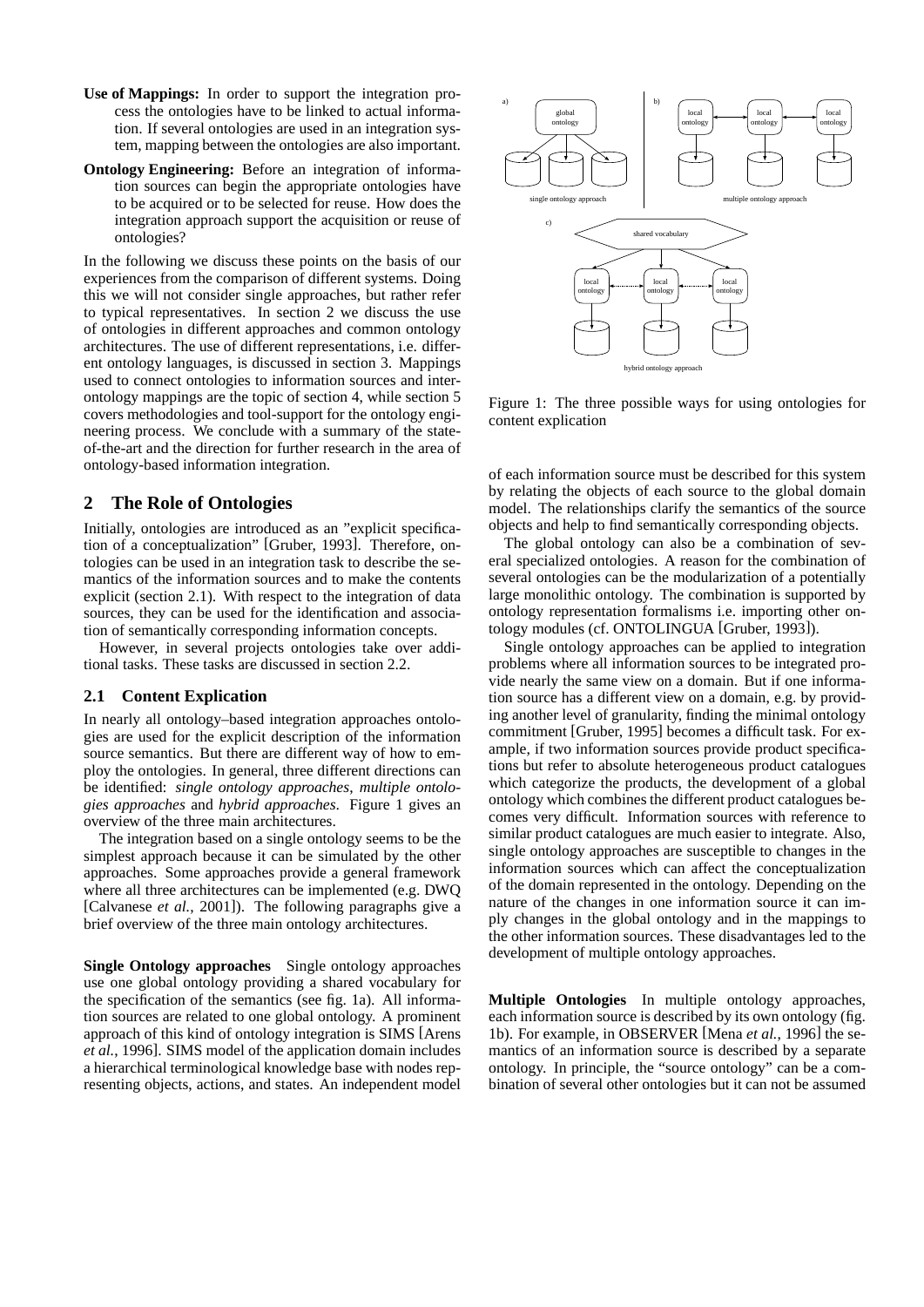that the different "source ontologies" share the same vocabulary.

At a first glance, the advantage of multiple ontology approaches seems to be that no common and minimal ontology commitment [Gruber, 1995] about one global ontology is needed. Each source ontology could be developed without respect to other sources or their ontologies — no common ontology with the agreement of all sources are needed. This ontology architecture can simplify the change, i.e. modifications in one information source or the adding and removing of sources. But in reality the lack of a common vocabulary makes it extremely difficult to compare different source ontologies. To overcome this problem, an additional representation formalism defining the inter-ontology mapping is provided (see 4.2). The inter-ontology mapping identifies semantically corresponding terms of different source ontologies, e.g. which terms are semantically equal or similar. But the mapping also has to consider different views on a domain e.g. different aggregation and granularity of the ontology concepts. We believe that in practice the inter-ontology mapping is very difficult to define, because of the many semantic heterogeneity problems which may occur.

**Hybrid Approaches** To overcome the drawbacks of the single or multiple ontology approaches, hybrid approaches were developed (Fig. 1c). Similar to multiple ontology approaches the semantics of each source is described by its own ontology. But in order to make the source ontologies comparable to each other they are built upon one global shared vocabulary [Goh, 1997; Wache *et al.*, 1999]. The shared vocabulary contains basic terms (the primitives) of a domain. In order to build complex terms of a source ontologies the primitives are combined by some operators. Because each term of a source ontology is based on the primitives, the terms become easier comparable than in multiple ontology approaches. Sometimes the shared vocabulary is also an ontology [Stuckenschmidt *et al.*, 2000b].

In hybrid approaches the interesting point is how the local ontologies are described, i.e. how the terms of the source ontology are described by the primitives of the shared vocabulary. In COIN [Goh, 1997] the local description of an information, the so-called context, is simply an attribute value vector. The terms for the context stems from the common shared vocabulary and the data itself. In MECOTA [Wache *et al.*, 1999], each source information is annotated by a label which indicates the semantics of the information. The label combines the primitive terms from the shared vocabulary. The combination operators are similar to the operators known from the description logics, but are extended for the special requirements resulting from integration of sources, e.g. by an operator which indicates that an information aggregates several different information items (e.g. a street name together with number). In BUSTER [Stuckenschmidt *et al.*, 2000b], the shared vocabulary is a (general) ontology, which covers all possible refinements. E.g. the general ontology defines the attribute value ranges of its concepts. A source ontology is one (partial) refinement of the general ontology, e.g. restricts the value range of some attributes. Since the source

ontologies only use the vocabulary of the general ontology, they remain comparable.

The advantage of a hybrid approach is that new sources can easily be added without the need of modification in the mappings or in the shared vocabulary. It also supports the acquisition and evolution of ontologies. The use of a shared vocabulary makes the source ontologies comparable and avoids the disadvantages of multiple ontology approaches. The drawback of hybrid approaches however, existing ontologies cannot be reused easily, but have to be re-developed from scratch, because all source ontologies have to refer to the shared vocabulary.

The following table summarizes the benefits and drawbacks of the different ontology approaches:

|                | Single      | Multiple    | Hybrid      |
|----------------|-------------|-------------|-------------|
|                | Ontology    | Ontology    | Ontology    |
|                | Approaches  | Approaches  | Approaches  |
| implementation | straight-   | costly      | reasonable  |
| effort         | forward     |             |             |
| semantic       | similar     | supports    | supports    |
| heterogeneity  | view of a   | heterogen-  | heterogen-  |
|                | domain      | eous views  | eous views  |
| adding/        | need for    | providing a | providing a |
| removing       | some adap-  | new source  | new source  |
| of sources     | tion in the | ontology;   | ontology;   |
|                | global      | relating    |             |
|                | ontology    | to other    |             |
|                |             | ontologies  |             |
| comparing      |             | difficult   | simple      |
| of multiple    |             | because of  | because     |
| ontologies     |             | the lack of | ontologies  |
|                |             | a common    | use a       |
|                |             | vocabulary  | common      |
|                |             |             | vocabulary  |

Table 1: Benefits and drawbacks of the different ontologybased integration approaches

# **2.2 Additional Roles of Ontologies**

Some approaches use ontologies not only for content explication, but also either as a global query model or for the verification of the (user-defined or system-generated) integration description. In the following, these additional roles of ontologies are considered in more detail.

**Query Model** Integrated information sources normally provide an integrated global view. Some integration approaches use the ontology as the global query schema. For example, in SIMS [Arens *et al.*, 1996] the user formulates a query in terms of the ontology. Then SIMS reformulates the global query into sub-queries for each appropriate source, collects and combines the query results, and returns the results.

Using an ontology as a query model has the advantage that the structure of the query model should be more intuitive for the user because it corresponds more to the user's appreciation of the domain. But from a database point of view this ontology only acts as a global query schema. If a user formulates a query, he has to know the structure and the contents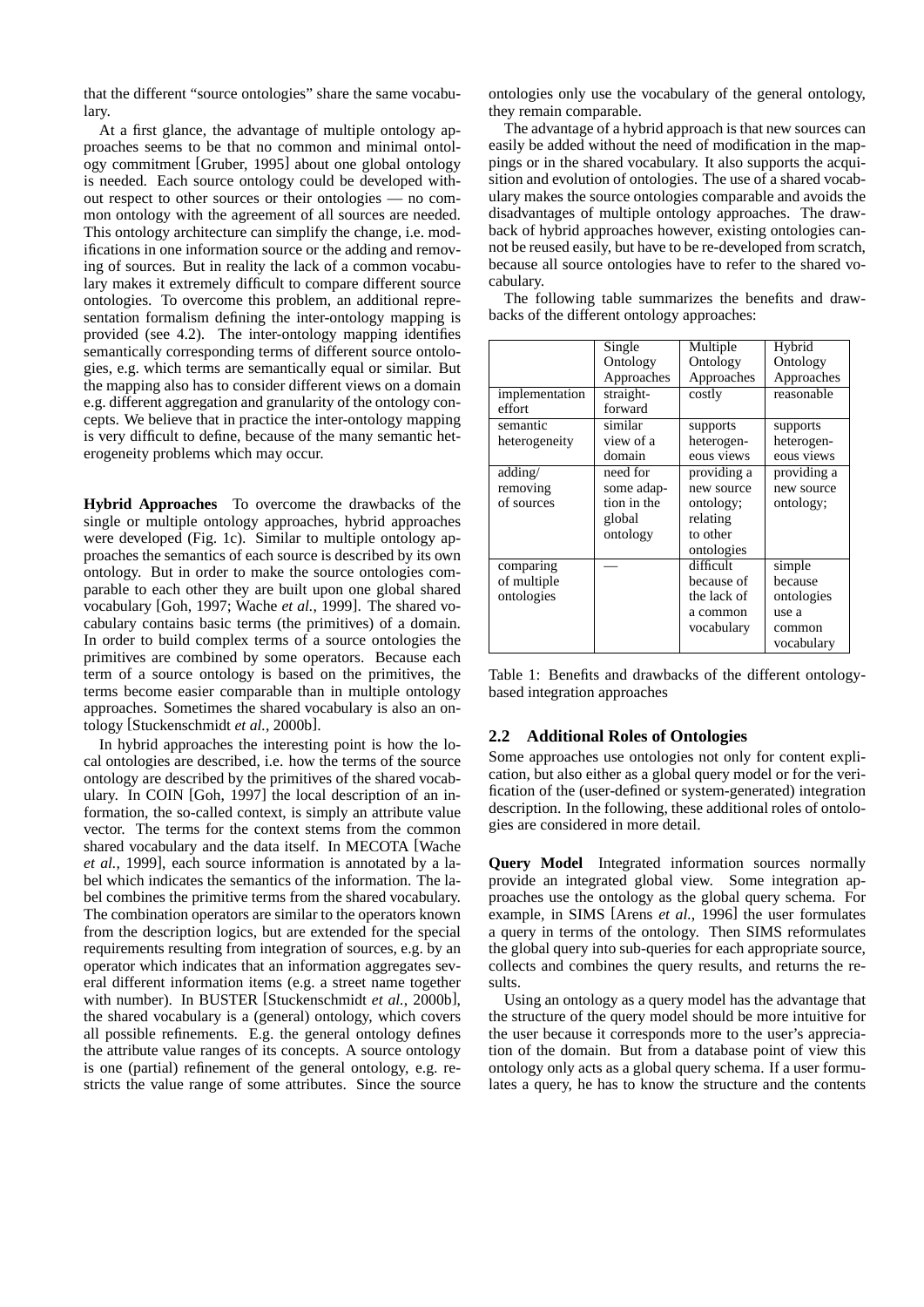of the ontology; he cannot formulate the query according to a schema he would prefer personally. Therefore, it is questionable where the global ontology is an appropriate query model.

**Verification** During the integration process several mappings must be specified from a global schema to the local source schema. The correctness of such mappings can be considered ably improved if these can be verified automatically. A sub-query is correct with respect to a global query if the local sub-query provides a part of the queried answers, i.e. the sub-queries must be contained in the global query (query containment) [Calvanese *et al.*, 2001; Goasdoué *et al.*, 1999]. Since an ontology contains a (complete) specification of the conceptualization, the mappings can be validated with respect to the ontologies. Query containment means that the ontology concepts corresponding to the local sub-queries are contained in the ontology concepts related to the global query.

In DWQ [Calvanese *et al.*, 2001] each source is assumed to be a collection of relational tables. Each table is described in terms of its ontology with the help of conjunctive queries. A global query and the decomposed sub-queries can be unfolded to their ontology concepts. The sub-queries are correct, i.e. are contained in the global query, if their ontology concepts are subsumed by the global ontology concepts. The PICSEL project [Goasdoué *et al.*, 1999] can also verify the mapping but in contrast to DWQ it can also generate mapping hypotheses automatically which are validated with respect to a global ontology.

The quality of the verification task strongly depends on the completeness of an ontology. If the ontology is incomplete, the verification result can erroneously imagine a correct query subsumption. Since in general the completeness can not be measured, it is impossible to make any statements about the quality of the verification.

# **3 Ontology Representations**

A question that arises from the use of ontologies for different purposes in the context of information integration is about the nature of the ontologies used. Investigating this question we mainly focus on the kind of languages used and the general structures found. We do not discuss ontology contents, because we think that the contents strongly depends on the kind of information that has to be integrated. We further restrict the evaluation to an object-centered knowledge representation system which in most systems forms the core of the languages used.

The first thing we have to notice when we investigate different approaches to intelligent information integration based on ontologies is the overwhelming dominance of systems using some variants of description logics in order to represent ontologies. The most cited language is CLASSIC [Borgida *et al.*, 1989] which is used by different systems including OB-SERVER [Mena *et al.*, 1996], SIMS [Arens *et al.*, 1996] and the work of Kashyap and Sheth [Kashyap and Sheth, 1996b]. Other terminological languages used are GRAIL [Rector *et al.*, 1997] (the Tambis Approach [Stevens *et al.*, 2000]), LOOM [MacGregor, 1991] and OIL [Fensel *et al.*, 2000]

which is used for terminology integration in the BUSTER approach [Stuckenschmidt and Wache, 2000].

Beside the purely terminological languages mentioned above there are also approaches using extensions of description logics which include rule bases. Known uses of extended languages are in the PICSEL system using CARIN, a description logic extended with function-free horn rules [Goasdoue´ *et al.*, 1999] and the DWQ [Calvanese *et al.*, 2001] project. In the latter approach  $A\mathcal{L} - \log a$  combination of a simple description logics with Datalog is used [Donini *et al.*, 1998]. [Calvanese *et al.*, 2001] use the Logic  $DLR$  a description logic with n-ary relations for information integration in the same project. The integration of description logics with rulebased reasoning makes it necessary to restrict the expressive power of the terminological part of the language in order to remain decidable [Levy and Rousset, 1996].

The second main group of languages used in ontologybased information integration systems are classical framebased representation languages. Examples for such systems are COIN [Goh, 1997], KRAFT [Preece *et al.*, 1999], Infosleuth [Woelk and Tomlinson, 1994] and Infomaster [Genesereth *et al.*, 1997]. Languages mentioned are Ontolingua [Gruber, 1993] and OKBC [Chaudhri *et al.*, 1998]. There are also approaches that directly use F-Logic [Kifer *et al.*, 1995] with a self-defined syntax (Ontobroker [Fensel *et al.*, 1998] and COIN [Goh, 1997]). For an analysis of the expressive power of these languages, we refer to Corcho and Gomez-Perez [Corcho and Gómez-Pérez, 2000] who evaluated different ontology languages including the ones mentioned above.

# **4 Use of Mappings**

The task of integrating heterogeneous information sources put ontologies in context. They cannot be perceived as standalone models of the world but should rather be seen as the glue that puts together information of various kinds. Consequently, the relation of an ontology to its environment plays an essential role in information integration. We use the term mappings to refer to the connection of an ontology to other parts of the application system. In the following, we discuss the two most important uses of mappings required for information integration: mappings between ontologies and the information they describe and mappings between different ontologies used in a system.

#### **4.1 Connection to Information Sources**

The first and most obvious application of mappings is to relate the ontologies to the actual contents of an information source. Ontologies may relate to the database scheme but also to single terms used in the database. Regardless of this distinction, we can observe different general approaches used to establish a connection between ontologies and information sources. We briefly discuss these general approaches in the sequel.

**Structure Resemblance** A straightforward approach to connecting the ontology with the database scheme is to simply produce a one-to-one copy of the structure of the database and encode it in a language that makes automated reasoning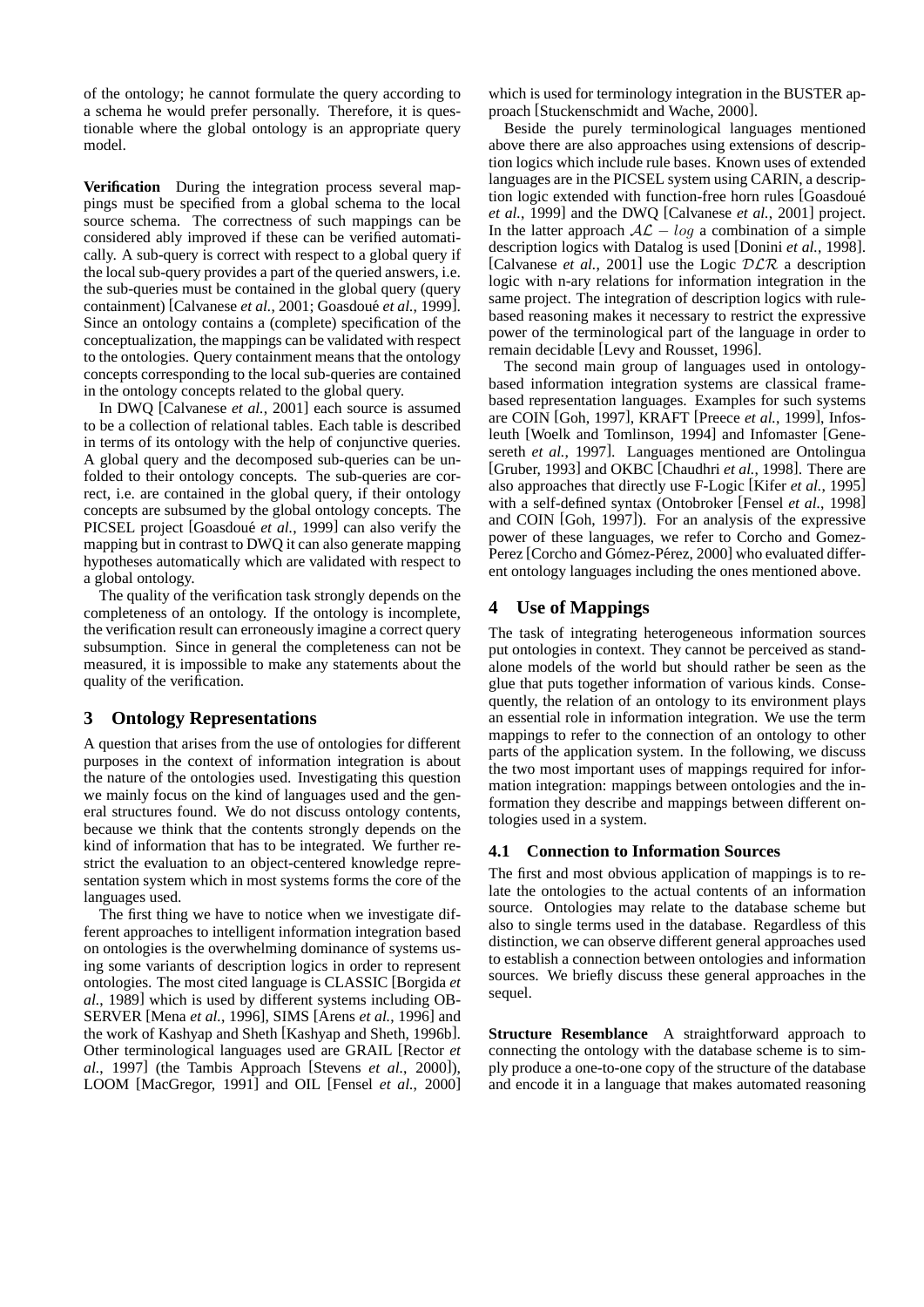possible. The integration is then performed on the copy of the model and can easily be tracked back to the original data. This approach is implemented in the SIMS mediator [Arens *et al.*, 1996] and also by the TSIMMIS system [Chawathe *et al.*, 1994].

**Definition of Terms** In order to make the semantics of terms in a database schema clear it is not sufficient to produce a copy of the schema. There are approaches such as BUSTER [Stuckenschmidt and Wache, 2000] that use the ontology to further define terms from the database or the database scheme. These definitions do not correspond to the structure of the database, these are only linked to the information by the term that is defined. The definition itself can consist of a set of rules defining the term. However, in most cases terms are described by concept definitions.

**Structure Enrichment** is the most common approach to relating ontologies to information sources. It combines the two previously mentioned approaches. A logical model is built that resembles the structure of the information source and contains additional definitions of concepts. A detailed discussion of this kind of mapping is given in [Kashyap and Sheth, 1996a]. Systems that use structure enrichment for information integration are OBSERVER [Mena *et al.*, 1996], KRAFT [Preece et al., 1999], PICSEL [Goasdoué et al., 1999] and DWQ [Calvanese *et al.*, 2001]. While OBSERVER uses description logics for both structure resemblance and additional definitions, PICSEL and DWQ defines the structure of the information by (typed) horn rules. Additional definitions of concepts mentioned in these rules are done by a description logic model. KRAFT does not commit to a specific definition scheme.

**Meta-Annotation** A rather new approach is the use of meta annotations that add semantic information to an information source. This approach is becoming prominent with the need to integrate information present in the World Wide Web where annotation is a natural way of adding semantics. Approaches which are developed to be used on the World Wide Web are Ontobroker [Fensel *et al.*, 1998] and SHOE [Heflin and Hendler, 2000b]. We can further distinguish between annotations resembling parts of the real information and approaches avoiding redundancy. SHOE is an example for the former, Ontobroker for the latter case.

# **4.2 Inter-Ontology Mapping**

Many of the existing information integration systems such as [Mena *et al.*, 1996] or [Preece *et al.*, 1999] use more than one ontology to describe the information. The problem of mapping different ontologies is a well known problem in knowledge engineering. We will not try to review all research that is conducted in this area. We rather discuss general approaches that are used in information integration systems.

**Defined Mappings** A common approach to the ontology mapping problem is to provide the possibility to define mappings. This approach is taken in KRAFT [Preece *et al.*,

1999], where translations between different ontologies are done by special mediator agents which can be customized to translate between different ontologies and even different languages. Different kinds of mappings are distinguished in this approach starting from simple one-to-one mappings between classes and values up to mappings between compound expressions. This approach allows a great flexibility, but it fails to ensure a preservation of semantics: the user is free to define arbitrary mappings even if they do not make sense or produce conflicts.

**Lexical Relations** An attempt to provide at least intuitive semantics for mappings between concepts in different ontologies is made in the OBSERVER system [Mena *et al.*, 1996]. The approaches extend a common description logic model by quantified inter-ontology relationships borrowed from linguistics. In OBSERVER, relationships used are *synonym, hypernym, hyponym, overlap, covering* and *disjoint*. While these relations are similar to constructs used in description logics they do not have a formal semantics. Consequently, the subsumption algorithm is rather heuristic than formally grounded.

**Top-Level Grounding** In order to avoid a loss of semantics, one has to stay inside the formal representation language when defining mappings between different ontologies (e.g. DWQ [Calvanese *et al.*, 2001]). A straightforward way to stay inside the formalism is to relate all ontologies used to a single top-level ontology. This can be done by inheriting concepts from a common top-level ontology. This approach can be used to resolve conflicts and ambiguities (compare [Heflin and Hendler, 2000b]). While this approach allows to establish connections between concepts from different ontologies in terms of common superclasses, it does not establish a direct correspondence. This might lead to problems when exact matches are required.

**Semantic Correspondences** An approach that tries to overcome the ambiguity that arises from an indirect mapping of concepts via a top-level grounding is the attempt to identify well-founded semantic correspondences between concepts from different ontologies. In order to avoid arbitrary mappings between concepts, these approaches have to rely on a common vocabulary for defining concepts across different ontologies. Wache [1999] uses semantic labels in order to compute correspondences between database fields. Stuckenschmidt et. al. build a description logic model of terms from different information sources and shows that subsumption reasoning can be used to establish relations between different terminologies. Approaches using formal concept analysis (see above) also fall into this category, because they define concepts on the basis of a common vocabulary to compute a common concept lattice.

# **5 Ontological Engineering**

The previous sections provided information about the use and importance of ontologies. Hence, it is crucial to support the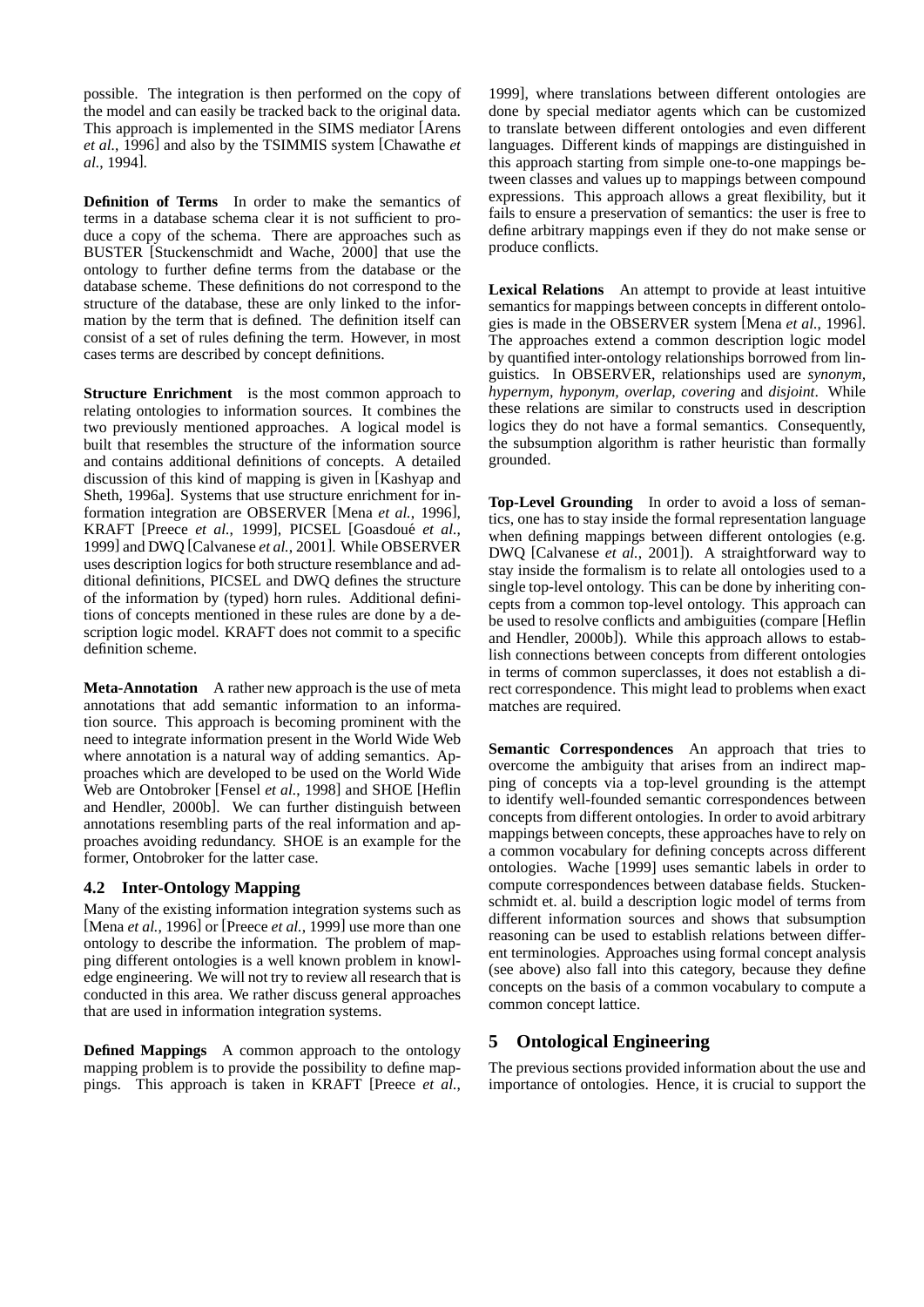development process of ontologies. In this section, we will describe how the systems provide support for the ontological engineering process. This section is divided into three subsections: In the first subsection we give a brief overview of development methodology. The second subsection is an overview of supporting tools and the last subsection describes what happens when ontologies change.

# **5.1 Development Methodology**

Lately, several publications about ontological developments<br>have been published. Jones et al. [1998] provide an Jones et al. [1998] provide an excellent but short overview of existing approaches (e.g. METHONTODOLOGY [Gómez-Pérez, 1998] or TOVE [Fox and Grüninger, 1998]). Uschold and Grüninger [1996] and Gómez-Pérez et al. [1996] propose methods with phases that are independent of the domain of the ontology. These methods are of good standards and can be used for comparisons. In this section, we focus on the proposed method from Uschold and Grüninger as a 'thread' and discuss how the integrated systems evaluated in this paper are related to this approach.

Uschold and Grüninger defined four main phases:

- 1. Identifying a purpose and scope: Specialization, intended use, scenarios, set of terms including characteristics and granularity
- 2. Building the ontology
	- (a) Ontology capture: Knowledge acquisition, a phase interacting with requirements of phase 1.
	- (b) Ontology coding: Structuring of the domain knowledge in a conceptual model.
	- (c) Integrating existing ontologies: Reuse of existing ontologies to speed up the development process of ontologies in the future.
- 3. Evaluation: Verification and Validation.
- 4. Guidelines for each phase.

In the following paragraphs we describe integration systems and their methods for building an ontology. Further, we discuss systems without an explicit method where the user is only provided with information in the direction in question. The second type of systems can be distinguished from others without any information about a methodology. This is due to the fact that they assume that ontologies already exist.

**Infosleuth:** This system semi-automatically constructs ontologies from textual databases [Hwang, 1999]. The methodology is as follows: first, human experts provide a small number of *seed words* to represent high-level concepts. This can be seen as the identification of purpose and scope (phase 1). The system then processes the incoming documents, extracting phrases that involve seed words, generates corresponding concept terms, and then classifies them into the ontology. This can be seen as ontology capturing and part of coding (phases 2a and 2b). During this process the system also collects seed word-candidates for the next round of processing. This iteration can be completed for a predefined number of rounds. A human expert verifies the classification after each round (phase 3). As more documents arrive, the ontology expands and the expert is confronted with the new concepts. This is a significant feature of this system. Hwang calls this 'discover-and-alert' and indicates that this is a new feature of his methodology. This method is conceptually simple and allows effective implementation. Prototype implementations have also shown that the method works well. However, problems arise within the classification of concepts and distinguishing between concepts and non-concepts.

Infosleuth requires an expert for the evaluation process. When we consider that experts are rare and their time is costly this procedure is too expert-dependent. Furthermore, the integration of existing ontologies is not mentioned. However, an automatic verification of this model by a reasoner would be worthwhile considering.

**KRAFT:** offers two methods for building ontologies: the building of shared ontologies [Jones, 1998] and extracting of source ontologies [Pazzaglia and Embury, 1998].

**Shared ontologies:** The steps of the development of shared ontologies are *(a) ontology scoping*, *(b) domain analysis*, *(c) ontology formalization*, *(d) top-level-ontology*. The minimal scope is a set of terms that is necessary to support the communication within the KRAFT network. The domain analysis is based on the idea that changes within ontologies are inevitable and the means to handle changes should be provided. The authors pursue a domain-led strategy [Paton *et al.*, 1991], where the shared ontology fully characterizes the area of knowledge in which the problem is situated. Within the ontology formalization phase the fully characterized knowledge is defined formally in classes, relations and functions. The top-level-ontology is needed to introduce predefined terms/primitives.

If we compare this to the method of Uschold and Grüninger we can conclude that ontology scoping is weakly linked to phase 1. It appears that ontology scoping is a set of terms fundamental for the communication within the network and therefore can be seen as a vocabulary. On the other hand, the authors say that this is a *minimal* set of terms which implies that more terms exist. The domain analysis refers to phases 1 and 2a whereas the ontology formalization refers to phase 2b. Existing ontologies are not considered.

**Extracting ontologies:** Pazzaglia and Embury [1998] introduce a bottom-up approach to extract an ontology from existing shared ontologies. This extraction process consists of two steps. The first step is a syntactic translation from the KRAFT exportable view (in a native language) of the resource into the KRAFT-schema. The second step is the ontological upgrade, a semi-automatic translation plus knowledge-based enhancement, where local ontology adds knowledge and further relationships between the entities in the translated schema.

This approach can be compared to phase 2c, the integration of existing ontologies. In general, the KRAFT methodology lacks the evaluation of ontologies and the general purpose scope.

**Ontobroker:** The authors provide information about phase 2, especially 2a and 2b. They distinguish between three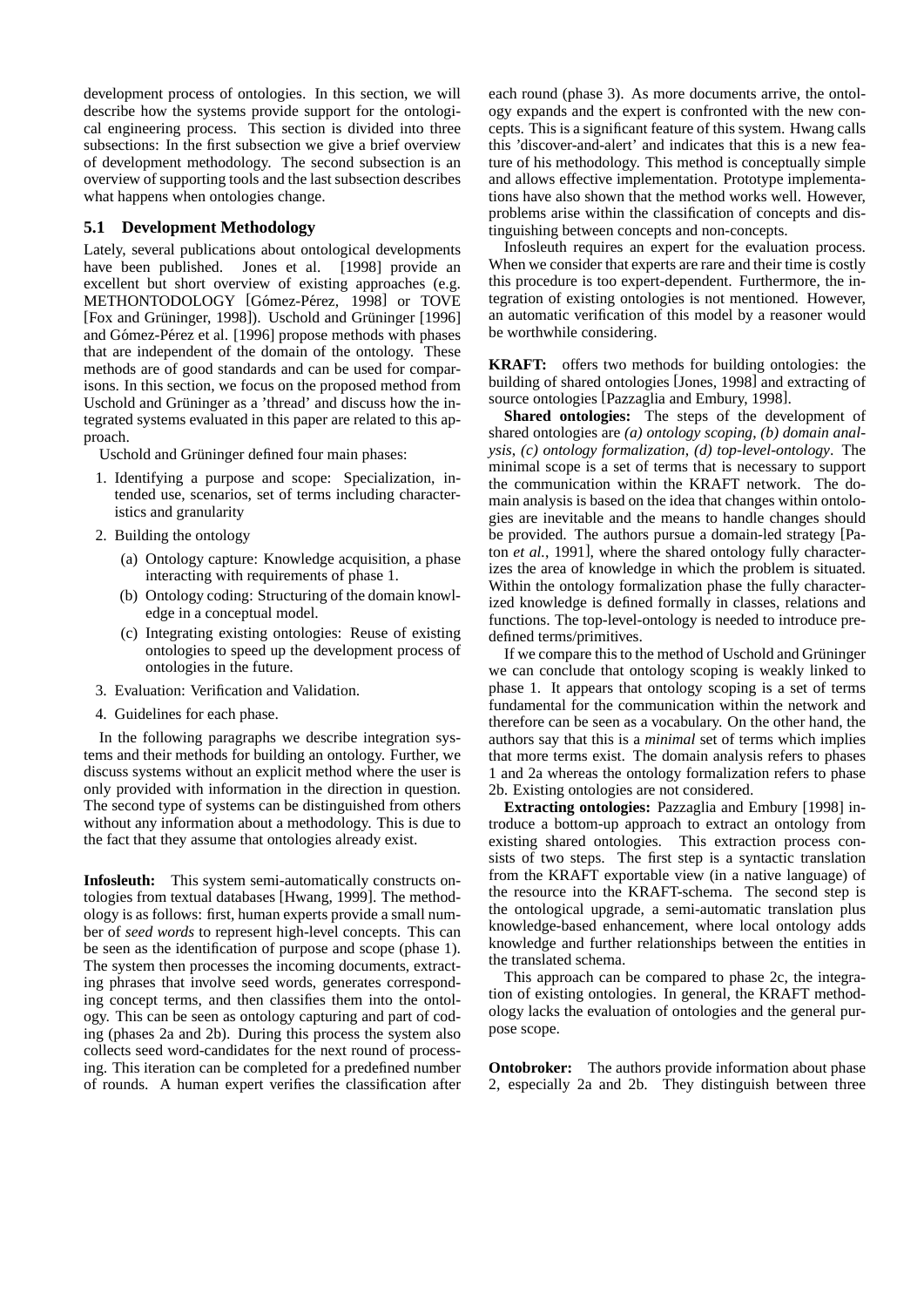classes of web information sources (see also [Ashish and Knoblock, 1997]): *(a) Multiple-instance sources* with the same structure but different contents, *(b) single-instance sources* with large amount of data in a structured format, and *(c) loosely structured pages* with little or no structure. Ontobroker [Decker *et al.*, 1999] has two ways of formalizing knowledge (this refers to phase 2b). First, sources from (a) and (b) allow to implement wrappers that automatically extract factual knowledge from these sources. Second, sources with little or no knowledge have to be formalized manually. A supporting tool called OntoEdit [Staab *et al.*, 2000] is an ontology editor embedded in the ontology server and can help to annotate the knowledge. OntoEdit is described later in this section.

Apart from the connection to phase 2 the Ontobroker system provides no information about the scope, the integration of existing ontologies, or the evaluation.

**SIMS:** An independent model of each information source must be described for this system, along with a domain model that must be be defined to describe objects and actions [Arens *et al.*, 1993]. SIMS model of the application domain includes a hierarchical terminological knowledge base with nodes representing objects, actions, and states. In addition, it includes indications of all relationships between the nodes. Further, the authors address the scalability and maintenance problems when a new information source is added or the domain knowledge changes. As every information source is independent and modeled separately, the addition of a new source should be relatively straightforward. A graphical LOOM knowledge base builder (LOOM-KB) can be used to support this process. The domain model would have to be enlarged to accommodate new information sources or simply new knowledge (see also [MacGregor, 1990], [MacGregor, 1988]).

The SIMS model has no concrete methodology for building ontologies. However, we see links referring to phase 2a ontology capture (description of the independent model of information sources) and 2b ontology coding (LOOM-KB). The integration of existing ontologies and an evaluation phase are not mentioned.

All the other systems discussed, such as Picsel, Observer, the approach from Kayshap & Sheth, BUSTER and COIN either have no methods or do not discuss them to create ontologies. After reading papers about these various systems it becomes obvious that there is a lack of a 'real' methodology for the development of ontologies. We believe that the systematic development of the ontology is extremely important and therefore the tools supporting this process become even more significant.

#### **5.2 Supporting tools**

Some of the systems we discussed in this paper provide support with the annotation process of sources. This process is mainly a semantic enrichment of the information therein. In the following, we sketch the currently available tools.

• OntoEdit: This tool makes it possible to inspect, browse, codify and modify ontologies and to use these features to support the ontology development and maintenance task [Staab and Mädche, 2000]. Currently, OntoEdit supports the representation languages *(a) F-Logic including an inference engine*, *(b) OIL*, *(c) Karlsruhe RDF(S)extension*, and *(d) internal XML-based serialization of the ontology model using OXML*.

- SHOE's Knowledge Annotator: With the help of this tool, the user can describe the contents of a web page [Heflin and Hendler, 2000b]. The Knowledge Annotator has an interface which displays instances, ontologies, and claims (documents collected). The tool also provides integrity checks. With a second tool called Expose´ the annotated web pages can be parsed and the contents will be stored in a repository. This SHOE-knowledge is then stored in a Parka knowledge base [Stoffel *et al.*, 1997].
- DWQ: Further development within the DWQ project leads to a tool called i·com [Franconi and Ng, 2000]. i·com is a supporting tool for the conceptual design phase. This tool uses an extended entity relationship conceptual (EER) data model and enriches it with aggregations and inter-schema constraints. i·com does not provide a methodology nor is it an annotation tool, it serves mainly for intelligent conceptual modelling.

Annotation tools such as OntoEdit and the Knowledge Annotator are relatively new on the market. Therefore, comprehensive tests to give a good evaluation have yet to be done. However, we did the first steps with OntoEdit and came to the conclusion that OntoEdit seems to be a powerful tool and worthwhile considering. This is especially true when using an integration system which does not support the development process of an ontology. Also, OntoEdit allows to verify an ontology. Tests with the Knowledge Annotator have yet to be done.

# **5.3 Ontology Evolution**

Almost every author describes the evolution of an ontology as a very important task. An integration system — and the ontologies — must support adding and/or removing sources and must be robust to changes in the information source. However, integration systems which take this into account are rare. To our knowledge, SHOE is the only system that accomplishes this to-date.

**SHOE:** Once the SHOE-annotated web pages are uploaded on the web, the Expose tool has the task to update the repos- ´ itories with the knowledge from these pages. This includes a list of pages to be visited and an identification of all hypertext links, category instances, and relation arguments within the page. The tool then stores the new information in the PARKA knowledge base. Heflin and Hendler [2000a] analyzed the problems associated with managing dynamic ontologies through the web. By adding revision marks to the ontology, changes and revision become possible. The authors illustrated that revisions which add categories and relations will have no effect, and that revisions which modify rules may change the answers to queries. When categories and relations are removed, answers to queries may be eliminated.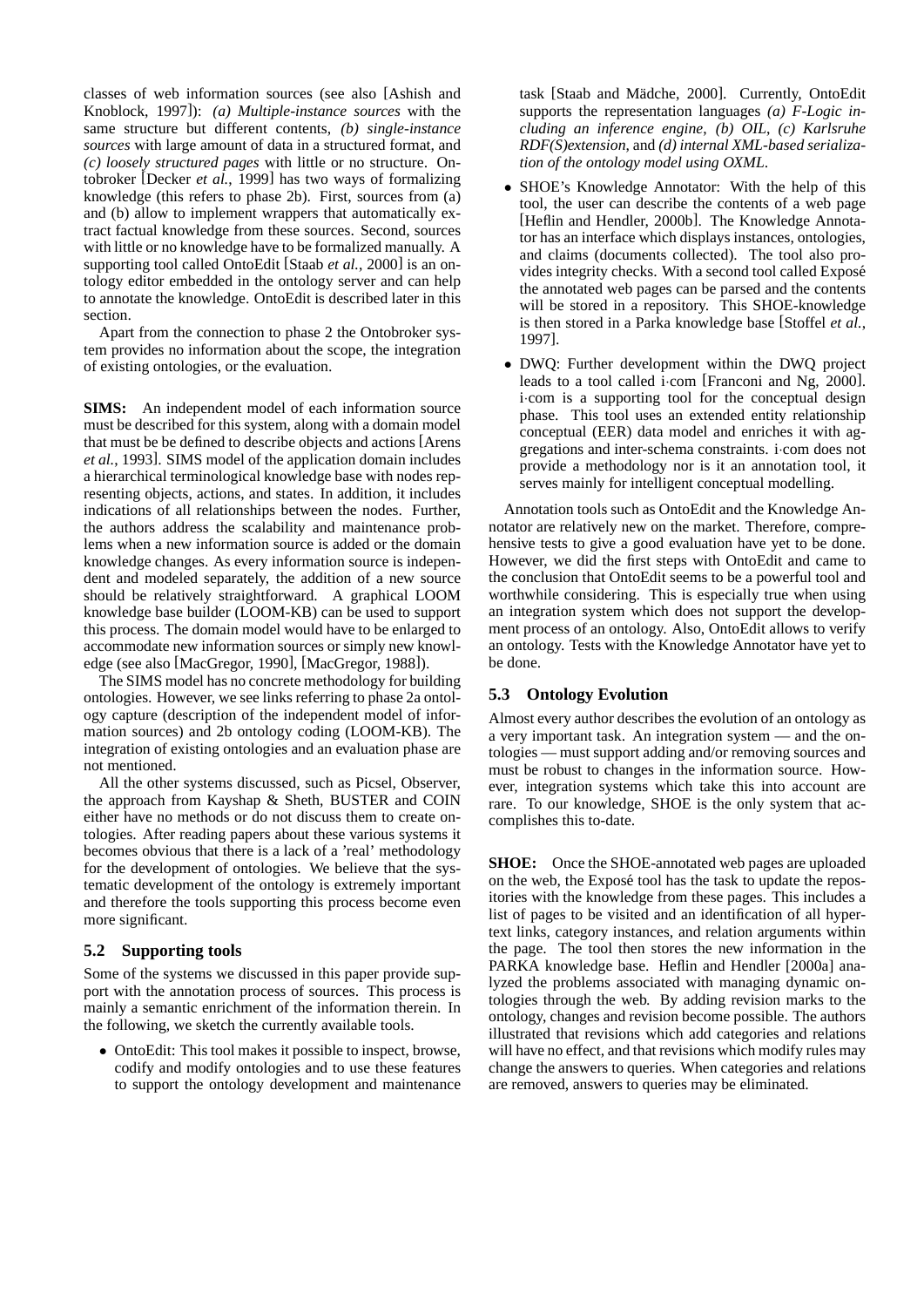In summary, most of the authors mention the importance of a method for building ontologies. However, only few systems really support the user with a genuine method. Infosleuth is the only system which fulfills the requirements of a methodology. However, the majority of the systems only provide support of the formalization phase (please refer to phases 2a and 2b). KRAFT, SIMS, DWQ, and SHOE are representatives of this group. The remaining systems do not include a methodology. Some systems offer some support for the annotation of information sources (e.g. SHOE). Other systems provide supporting tools for parts of ontology engineering (e.g. DWQ/i·com, OntoEdit). Only the SHOE system may be considered as a system which takes ontology evolution into account.

# **6 Summary**

In this paper we presented the results of an analysis of existing information integration systems from an ontology point of view. The analysis was focused on systems and approaches with ontologies as a main element. Important questions covered in the analysis are:

- **Role of the ontology:** What is the purpose of the ontology and how does it relate to other parts of the systems?
- **Ontology Representation:** What are the features (expressiveness, reasoning capabilities) of the language used to represent the ontology?
- **Use of Mappings:** How is the connection of an ontology to other parts of the system especially data-repositories and other ontologies implemented?
- **Ontology Engineering:** Does the approach contain a methodology and tools that support the development and the use of the ontology?

We evaluated different approaches with respect to these questions. At this point, we try to summarize the lessons learned from the analysis by drawing a rough picture of the state-ofthe-art implied by the systems we analyzed. On the other hand, we try to infer open problems and to define research questions that have been put forward but reqire further investigation.

#### **State of the Research**

We tried to illustrate the state of the art by describing a 'typical' information integration system that uses well-established technologies: The typical information integration system uses ontologies to explicate the contents of an information source, mainly by describing the intended meaning of table and datafield names. For this purpose, each information source is supplemented by an ontology which resembles and extends the structure of the information source. In a typical system, integration is done at the ontology level using either a common ontology all source ontologies are related to or fixed mappings between different ontologies. The ontology language of the typical system is based on description logics and subsumption reasoning is used in order to compute relations between different information sources and sometimes to validate the result of an integration. The process of building and using ontologies in the typical system is supported by specialized tools in terms of editors.

#### **Open Questions**

The description of the typical integration system shows that reasonable results have been achieved on the technical side of using ontologies for intelligent information integration. Only the use of mappings is an exception. It seems that most approaches still use ad-hoc or arbitrary mappings especially for the connection of different ontologies. There are approaches that try to provide well-founded mappings, but they either rely on assumptions that cannot always be guaranteed or they face technical problems. We conclude that there is a need to investigate mappings on a theoretical and an empirical basis.

Beside the mapping problem, we found a striking lack of sophisticated methodologies supporting the development and use of ontologies. Most systems only provide tools. If there is a methodology it often only covers the development of ontologies for a specific purpose which is prescribed by the integration system. The comparison of different approaches, however, revealed that requirements concerning ontology language and structure depends on the kind of information to be integrated and the intended use of the ontology. We therefore think that there is a need to develop a more general methodology that includes an analysis of the integration task and supports the process of defining the role of ontologies with respect to these requirements. We think that such a methodology has to be language-independent, because the language should be selected based on the requirements of the application and not the other way round. A good methodology also has to cover the evaluation and verification of the decisions made with respect to language and structure of the ontology. The development of such a methodology will be a major step in the work on ontology-based information integration because it will help to integrate results already achieved on the technical side and to put these techniques to work in real-life applications.

# **References**

- [Arens *et al.*, 1993] Yigal Arens, Chin Y. Chee, Chun-Nan Hsu, and Craig A. Knoblock. Retrieving and integrating data from multiple information sources. *International Journal of Intelligent and Cooperative Information Systems*, 2(2):127–158, 1993.
- [Arens *et al.*, 1996] Yigal Arens, Chun-Nan Hsu, and Craig A. Knoblock. Query processing in the sims information mediator. In *Advanced Planning Technology*. AAAI Press, California, USA, 1996.
- [Ashish and Knoblock, 1997] Naveen Ashish and Craig A. Knoblock. Semi-automatic wrapper generation for internet information sources. In *Second IFCIS International Conference on Cooperative Information Systems*, Kiawah Island, SC, 1997.
- [Belkin and Croft, 1992] N.J. Belkin and B.W. Croft. Information filtering and information retrieval: Two sides of the same coin? *Communications of the ACM*, 35(12):29–38, December 1992.
- [Borgida *et al.*, 1989] A. Borgida, Brachman a R. J., D. L. McGuiness, and L. A. Resnick. Classic: A structural data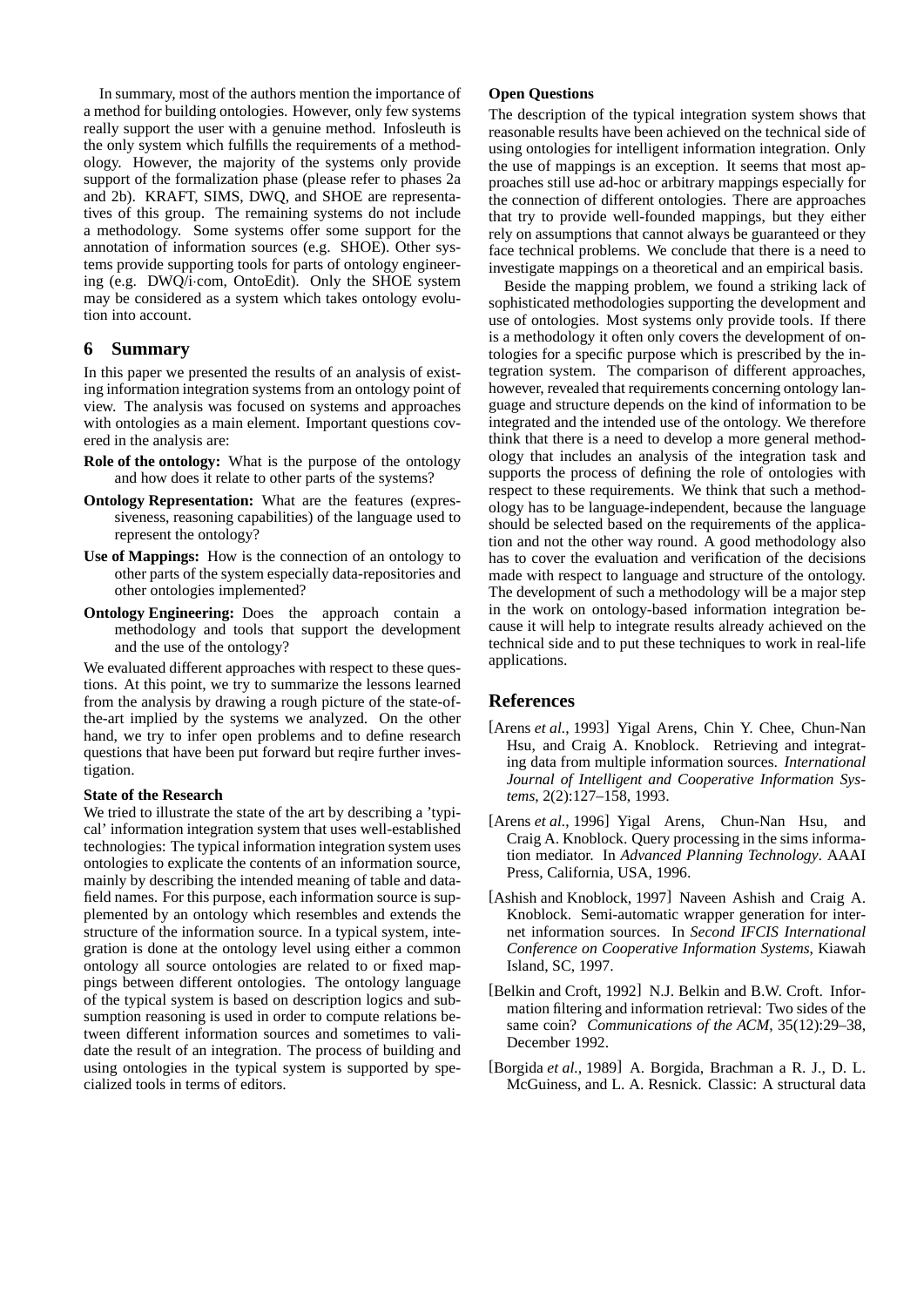model for objects. In *ACM SIGMOID International Conference on Management of Data*, Portland, Oregon, USA, 1989.

- [Calvanese *et al.*, 2001] Diego Calvanese, Giuseppe De Giacomo, and Maurizio Lenzerini. Description logics for information integration. In *Computational Logic: From Logic Programming into the Future (In honour of Bob Kowalski)*, Lecture Notes in Computer Science. Springer-Verlag, 2001. To appear.
- [Chaudhri *et al.*, 1998] Vinay K. Chaudhri, Adam Farquhar, Richard Fikes, Peter D. Karp, and James P. Rice. Open knowledge base connectivity (okbc) specification document 2.0.3. Technical report, SRI International and Stanford University (KSL), April 1998.
- [Chawathe *et al.*, 1994] S. Chawathe, H. Garcia-Molina, J. Hammer, K. Ireland, Y. Papakonstantinou, J. Ullman, and J. Widom. The tsimmis project: Integration of heterogeneous information sources. In *Conference of the Information Processing Society Japan*, pages 7–18, 1994.
- [Corcho and Gómez-Pérez, 2000] Oscar Corcho and Asuncion Gómez-Pérez. Evaluating knowledge representation and reasoning capabilities of ontology specification languages. In *Proceedings of the ECAI 2000 Workshop on Applications of Ontologies and Problem-Solving Methods*, Berlin, 2000.
- [Decker *et al.*, 1999] Stefan Decker, Michael Erdmann, Dieter Fensel, and Rudi Studer. Ontobroker: Ontology based access to distributed and semi-structured information. In R. Meersman et al., editor, *Semantic Issues in Multimedia Systems. Proceedings of DS-8*, pages 351–369. Kluwer Academic Publisher, Boston, 1999.
- [Donini et al., 1998] F. Donini, M. Lenzerini, D. Nardi, and A. Schaerf. Al-log: Integrating datalog and description logics. *Journal of Intelligent Information Systems (JIIS)*, 27(1), 1998.
- [Fensel *et al.*, 1998] Dieter Fensel, Stefan Decker, M. Erdmann, and Rudi Studer. Ontobroker: The very high idea. In *11. International Flairs Conference (FLAIRS-98)*, Sanibal Island, USA, 1998.
- [Fensel *et al.*, 2000] D. Fensel, I. Horrocks, F. Van Harmelen, S. Decker, M. Erdmann, and M. Klein. Oil in a nutshell. In *12th International Conference on Knowledge Engineering and Knowledge Management EKAW 2000*, Juanles-Pins, France, 2000.
- [Fox and Grüninger, 1998] Mark S. Fox and Michael Grüninger. Enterprise modelling, fall 1998, pp. 109-121. *AI Magazine*, 19(3):109–121, 1998.
- [Franconi and Ng, 2000] Enrico Franconi and Gary Ng. The i.com tool for intelligent conceptual modelling. In *7th Intl. Workshop on Knowledge Representation meets Databases (KRDB'00)*, Berlin, Germany, August 2000, 2000.
- [Genesereth *et al.*, 1997] Michael R. Genesereth, Arthur M. Keller, and Oliver Duschka. Infomaster: An information integration system. In *1997 ACM SIGMOD Conference.*, 1997.
- [Gómez-Pérez et al., 1996] Ascuncion Gómez-Pérez, M. Fernández, and A. de Vicente. Towards a method to conceptualize domain ontologies. In *Workshop on Ontological Engineering, ECAI '96*, pages 41–52, Budapest, Hungary, 1996.
- [Gómez-Pérez, 1998] A. Gómez-Pérez. Knowledge sharing and reuse. In Liebowitz, editor, *The handbook on Applied Expert Systems*. ED CRC Press, 1998.
- [Goasdoué et al., 1999] François Goasdoué, Véronique Lattes, and Marie-Christine Rousset. The use of carin language and algorithms for information integration: The picsel project,. *International Journal of Cooperative Information Systems (IJCIS)*, 9(4):383 – 401, 1999.
- [Goh, 1997] Cheng Hian Goh. *Representing and Reasoning about Semantic Conflicts in Heterogeneous Information Sources*. Phd, MIT, 1997.
- [Gruber, 1993] Tom Gruber. A translation approach to portable ontology specifications. *Knowledge Acquisition*, 5(2):199–220, 1993.
- [Gruber, 1995] Tom Gruber. Toward principles for the design of ontologies used for knowledge sharing, 1995.
- [Heflin and Hendler, 2000a] Jeff Heflin and James Hendler. Dynamic ontologies on the web. In *Proceedings of American Association for Artificial Intelligence Conference (AAAI-2000)*, Menlo Park, CA, 2000. AAAI Press.
- [Heflin and Hendler, 2000b] Jeff Heflin and James Hendler. Semantic interoperability on the web. In *Extreme Markup Languages 2000*, 2000.
- [Hwang, 1999] Chung Hee Hwang. Incompletely and imprecisely speaking: Using dynamic ontologies for representing and retrieving information. Technical, Microelectronics and Computer Technology Corporation (MCC), June 1999.
- [Jones *et al.*, 1998] D. M. Jones, T.J.M. Bench-Capon, and P.R.S. Visser. Methodologies for ontology development. In *Proc. IT&KNOWS Conference of the 15th IFIP World Computer Congress*, Budapest, 1998. Chapman-Hall.
- [Jones, 1998] D.M. Jones. Developing shared ontologies in multi agent systems. Tutorial, 1998.
- [Kashyap and Sheth, 1996a] V. Kashyap and A. Sheth. Schematic and semantic semilarities between database objects: A context-based approach. *The International Journal on Very Large Data Bases*, 5(4):276–304, 1996.
- [Kashyap and Sheth, 1996b] Vipul Kashyap and Amit Sheth. Semantic heterogeneity in global information systems: The role of metadata, context and ontologies. In M. Papazoglou and G. Schlageter, editors, *Cooperative Information Systems: Current Trends and Applications*. 1996.
- [Kifer *et al.*, 1995] M. Kifer, G. Lausen, and J. Wu. Logical foundations of object-oriented and frame-based systems. *Journal of the ACM*, 1995.
- [Kim and Seo, 1991] Won Kim and Jungyun Seo. Classifying schematic and data heterogeinity in multidatabase systems. *IEEE Computer*, 24(12):12–18, 1991. problem classification of semantic heterogeneity.